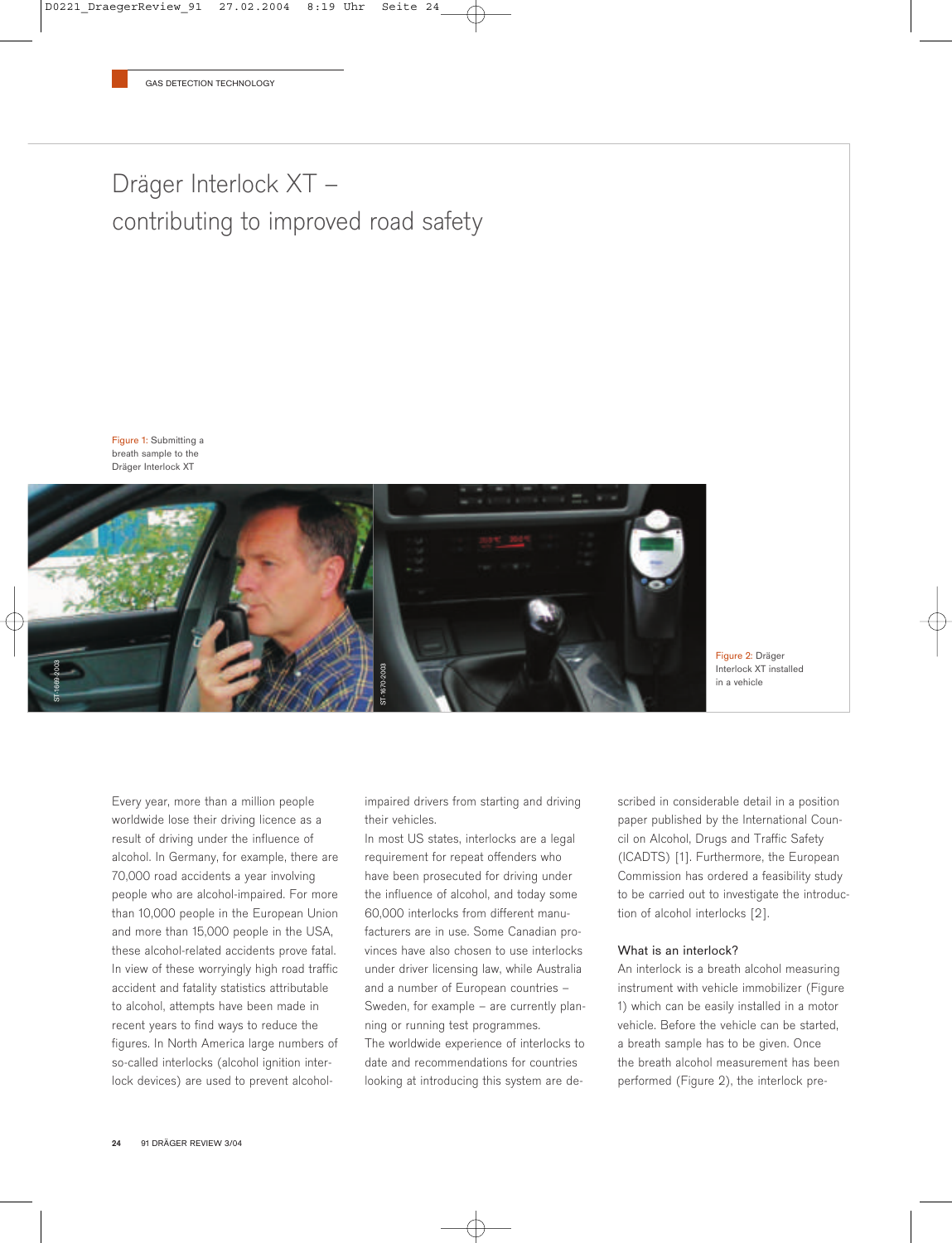vents alcohol impaired drivers from starting the engine.

An interlock comprises two main components: the breath alcohol measuring instrument with the measuring system and with the display, which is situated inside the vehicle (Figure 3), and the central unit which is generally installed under the dashboard and allows or prevents current being supplied to the vehicle's starter system. When the ignition is switched on, the interlock requests a breath sample from the driver (Figure 4). The result of the breath alcohol concentration measurement determines whether the vehicle's starter is released and the engine can be started.

## The new Dräger Interlock XT

Drawing on its 50 years of experience in the area of breath alcohol concentration measurement, Dräger developed the Interlock XT. The device meets all worldwide interlock requirements, offers the greatest possible convenience for the user and is even tamper-proof – thus setting new standards for alcohol interlocks.

#### Measuring the alcohol concentration

The Dräger Interlock XT determines the breath alcohol concentration by means of an electrochemical DrägerSensor. The sampling system conveys a breath sample of a precisely defined volume to the electrochemical sensor similar to the one used in the Alcotest 7410 screening device [3,4] and the Alcotest 7110 Evidential [5]. The sensor determines the ethanol content of the breath sample selectively and with a high degree of accuracy.

The sensor contains an electrolyte-soaked membrane which carries the measurement electrode and the counter-electrode. The electrolyte and the electrode material are chosen such that the alcohol to be analysed is oxidized electrochemically on the catalyst layer of the measurement electrode. The electrons released from the reaction at the electrode dissipate as current through the connecting wires to the instrument's



Figure 3: Dräger Interlock XT

electronics. When the sensor current is analysed the entire electric charge generated during the electrochemical reaction is determined. This coulometric measurement method gives the sensor its particular longterm stability, meaning that the Dräger Interlock XT boasts a six-month calibration interval. Towards the end of the calibration interval, the user is informed in good time on the full text graphic display screen. The electrochemical sensor only reacts with high specificity to alcohol. As a result, acetone, for example, which can be found in the breath of diabetics and those on starvation diets, cannot distort the measurement result because the ketone group

does not react at the electrodes. This prevents any incorrectly positive measurement results.

During development of the Dräger Interlock XT, particular attention was paid to ensuring that the instrument would be ready for use quickly, as car drivers find long waits after switching on the ignition particularly annoying. At normal or high ambient temperatures, the Dräger Interlock XT is ready for use within just 10 seconds. To allow a quick and reliable measurement at low temperatures too, the sensor and parts of the sampling system are heated. Even at -10 °C, the waiting time is only around 60 seconds. And because the Interlock even works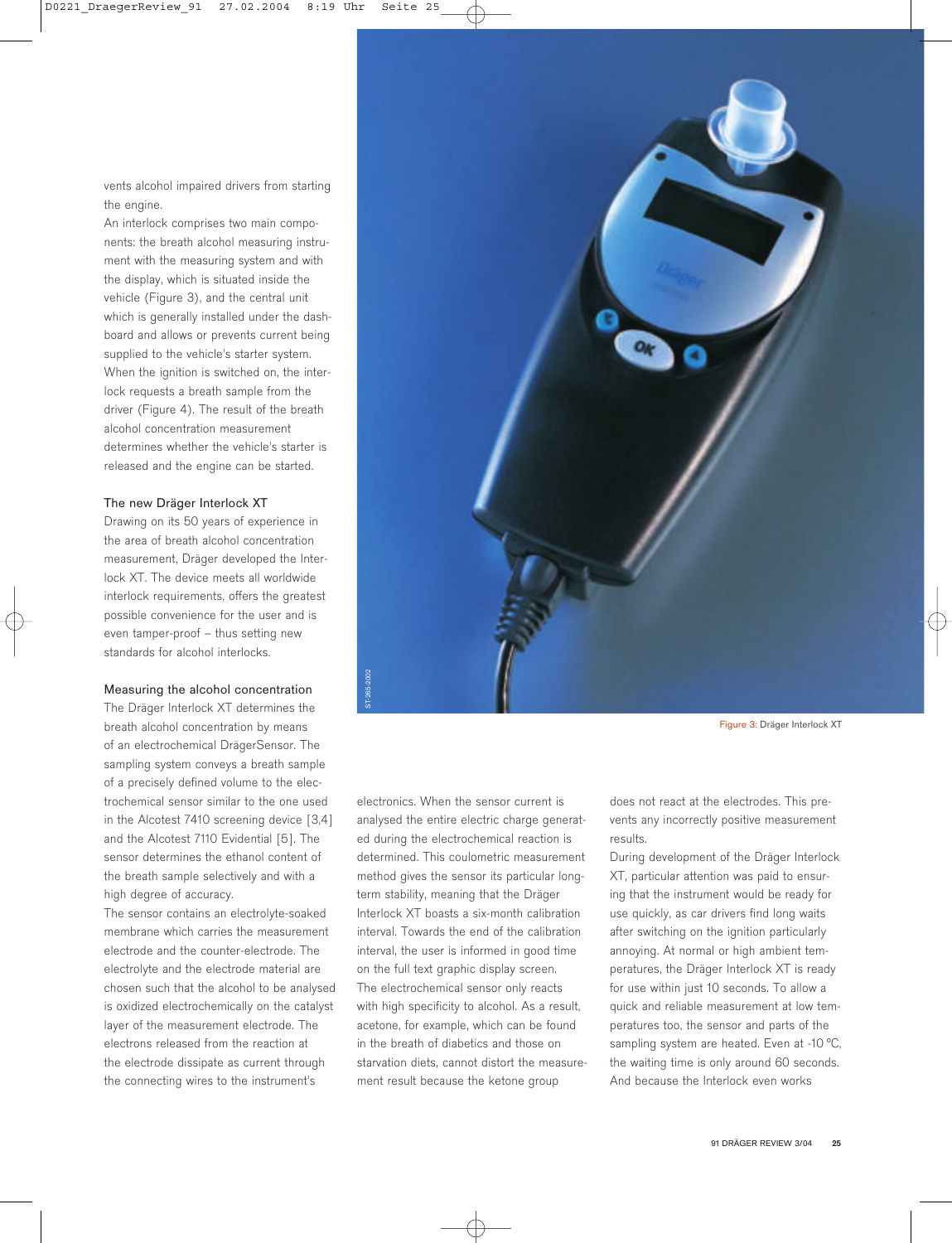perfectly at -40 °C (during the Scandinavian winter, for example) and at 85 °C (in blazing sunlight, for example), it was given the name "XT", for "eXtended Temperature".

## Effects of residual alcohol

If any residual alcohol or other substances in the mouth cause the starting motor to be blocked, a repeat breath sample can be given after 10 minutes. During this period the driver must not smoke, drink or eat anything. After this time, it is certain that any residual substances will have been completely removed from the mouth and throat, so the test result can no longer be affected.

## Installation

For installation of the Interlock XT, the voltage supply between the vehicle's ignition switch (position starter relay) and the starter system is interrupted. This means that no voltage is supplied initially to the starter system when the key is turned to the starter position, so no voltage is available to start the starter motor (Figure 5). The Interlock is fitted into the interrupted

Procedure for Interlock use









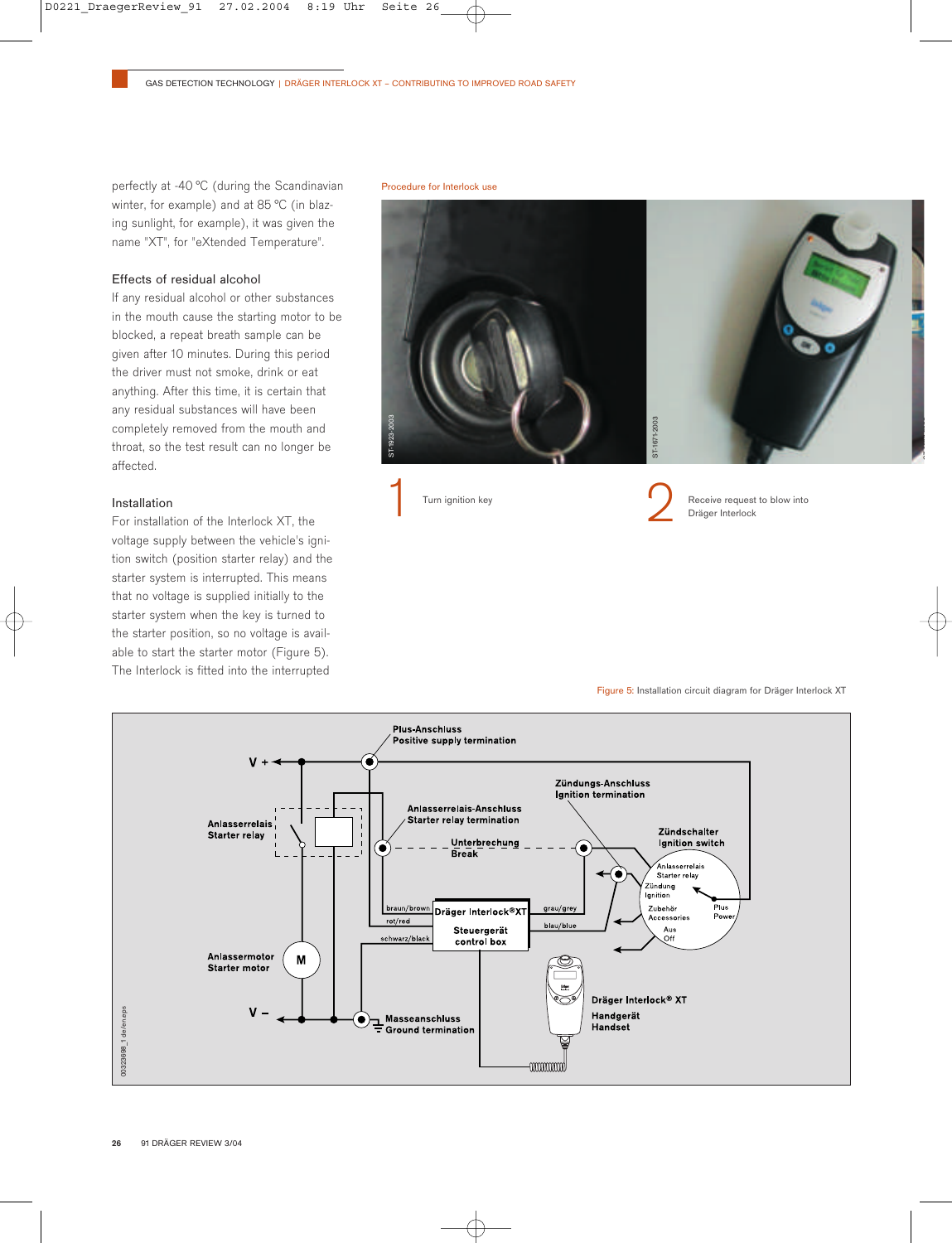

Measurement of the breath alcohol concentration



Breath sample accepted: motor starter released Measurement of the breath<br>alcohol concentration<br>alcohol concentration<br>alcohol concentration<br>alcohol concentration<br>by Starter released

Start engine

circuit with a relay that only releases the voltage supply to the starter system when a breath sample with a sufficiently low breath alcohol concentration has been given. This installation procedure ensures that an Interlock can only ever intervene in the engine starting process but can never influence a running engine, i.e. while the vehicle is moving. This is an important argument for the operational safety of the Interlock.

## Adjustable parameters

Using special software, authorized service centres can set a number of parameters in the Dräger Interlock XT. The set values for the parameters, for example, can be defined by the authorities if the Interlock is to be used in the area of driver licensing law. In its default setting, the instrument does not display the measured breath alcohol concentration, but states merely whether the measured concentration is above or below the set limit value. This is designed to prevent a driver from using the Interlock to drink up to (but not exceed) the concentration limit. The Interlock uses the lowest relevant limit value, for example in Germany of 0.3 ‰ or 0.15 mg/l.

For a period of 15 minutes after the engine has been switched off, the vehicle can be started again without the need for a repeat breath sample. This is in the interests of road safety, allowing the vehicle to be started again immediately if the engine stalls in a critical situation or after brief stops. To ensure that the driver remains under the legal limit even during longer journeys, the Dräger Interlock XT can be set to request repeat breath samples at random intervals. Even if the breath sample is not successful, however, the running engine will not be stopped. Instead, the Interlock's data log records that a breath sample has been refused or that the alcohol concentration measured was too high. This allows the data to be analysed subsequently and such incidents being detected.

Furthermore, an intelligent code-controlled access system can be activated in the Dräger Interlock XT. For a limited time after a code has been entered, this allows a workshop mechanic, for example, to start the vehicle without giving a breath sample. The code is always unique and can only be used for a particular Interlock for a particular period of time.

#### Data log and data record

While the vehicle is in use, all relevant incidents are recorded in the Dräger Interlock XT's data log. The memory capacity can store more than 30,000 sets of data. The data recorded are the date, time, submission of or refusal to submit a breath sample, measured alcohol concentration, engine starts and stops, electrical bypassing of the Interlock and any other attempts to tamper with the device. Because these data are stored in the central unit permanently mounted in the vehicle, data logging continues even if the handset is removed. If so desired, an authorized service centre, using special software, can download the data via an infrared interface, compile a data record and then print it out. When the Dräger Interlock XT is used in the area of driver licensing law, this record can be sent to the driver vehicle licensing authority or other supervisory body for analysis, allowing proper use of the vehicle fitted with the Interlock to be monitored.

#### Areas of application for Interlocks

There are two distinct areas in which Interlocks may be used: as a preventive